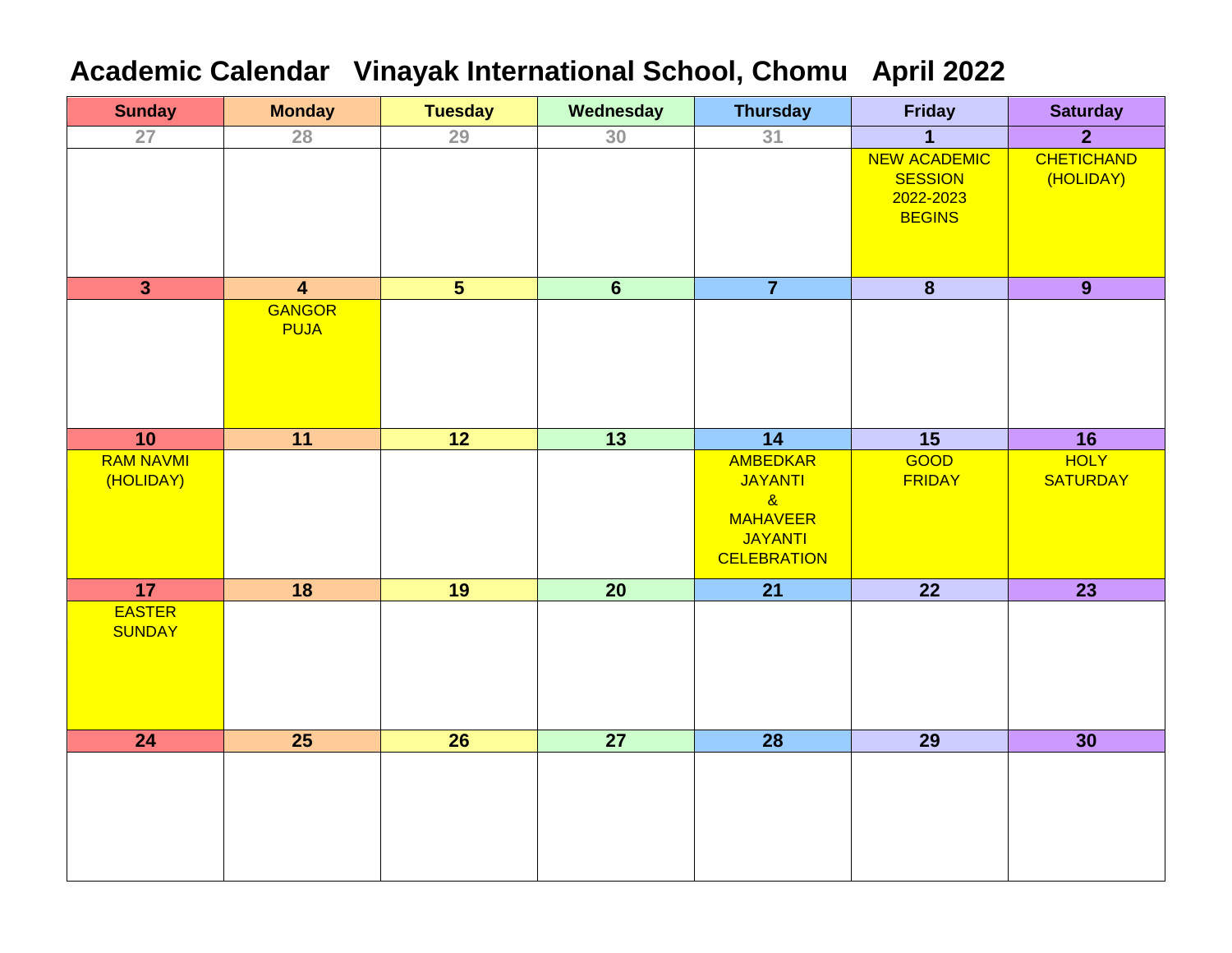## **May 2022**

| <b>Sunday</b>           | <b>Monday</b>  | <b>Tuesday</b>                                                                         | Wednesday               | <b>Thursday</b> | <b>Friday</b>   | <b>Saturday</b>                             |
|-------------------------|----------------|----------------------------------------------------------------------------------------|-------------------------|-----------------|-----------------|---------------------------------------------|
| $\blacktriangleleft$    | $\overline{2}$ | 3 <sup>1</sup>                                                                         | $\overline{\mathbf{4}}$ | $\overline{5}$  | $6\phantom{a}$  | $\overline{7}$                              |
|                         |                | <b>ID-UL-FITR</b><br>(SUBJECT TO THE<br><b>VISIBILITY OF THE</b><br>MOON)<br>(HOLIDAY) |                         |                 |                 |                                             |
| $\overline{\mathbf{8}}$ | $\overline{9}$ | 10                                                                                     | $\overline{11}$         | $\overline{12}$ | $\overline{13}$ | $\overline{14}$                             |
|                         |                |                                                                                        |                         |                 |                 | <b>LAST</b><br><b>WORKING</b><br><b>DAY</b> |
| 15                      | 16             | 17                                                                                     | $\overline{18}$         | $\overline{19}$ | $\overline{20}$ | $\overline{21}$                             |
|                         |                | <b>SUMMER</b><br><b>VACATION</b><br><b>BEGINS</b>                                      |                         |                 |                 |                                             |
| $\overline{22}$         | 23             | 24                                                                                     | 25                      | $\overline{26}$ | $\overline{27}$ | 28                                          |
|                         |                |                                                                                        |                         |                 |                 |                                             |
| 29                      | 30             | 31                                                                                     | $\mathbf{1}$            | $\overline{2}$  | 3               | $\overline{4}$                              |
|                         |                |                                                                                        |                         |                 |                 |                                             |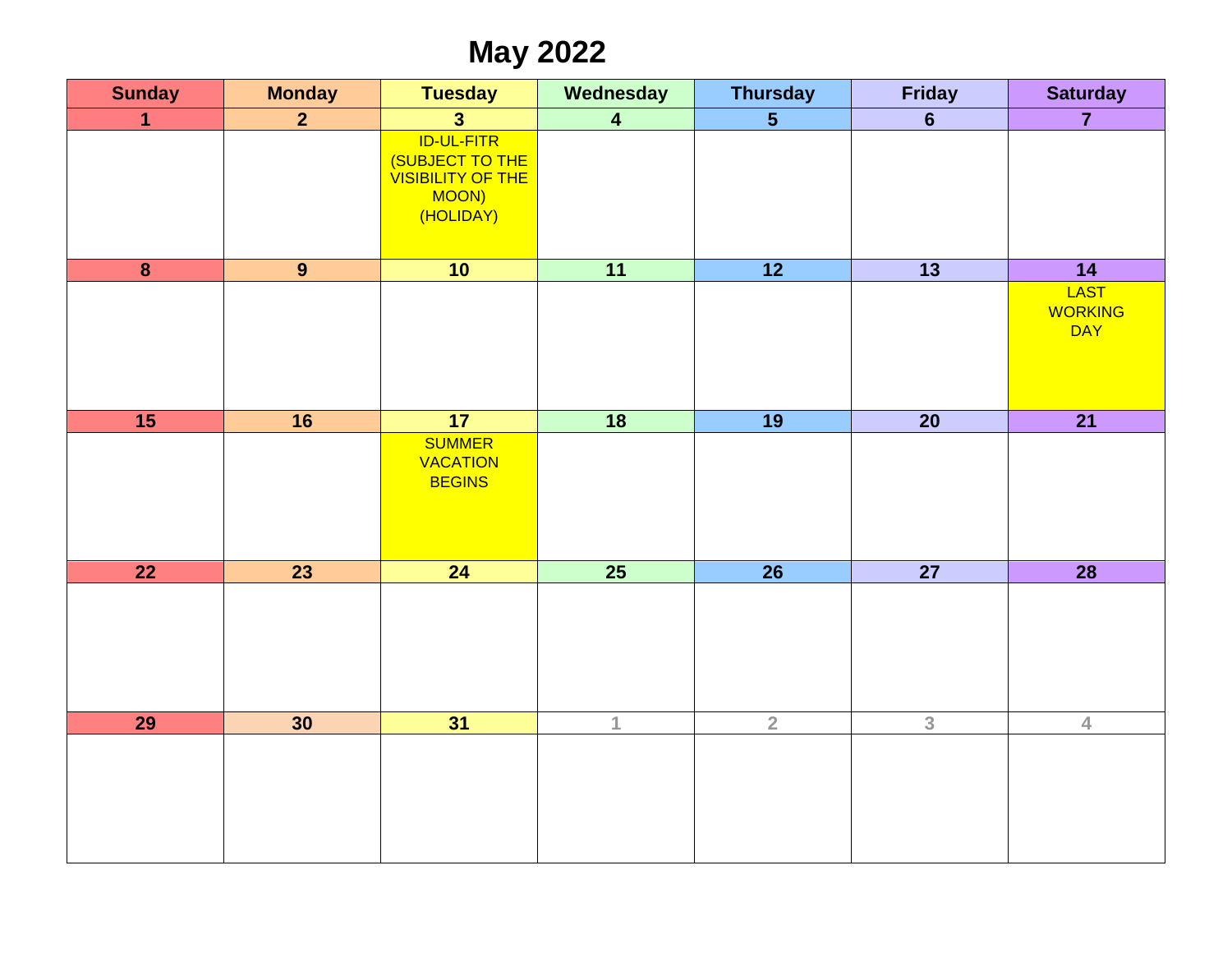### **June 2022**

| <b>Sunday</b>  | <b>Monday</b>   | <b>Tuesday</b>  | Wednesday               | <b>Thursday</b> | <b>Friday</b>             | <b>Saturday</b> |
|----------------|-----------------|-----------------|-------------------------|-----------------|---------------------------|-----------------|
| 29             | 30 <sup>2</sup> | 31              | $\overline{\mathbf{1}}$ | $\overline{2}$  | $\overline{\overline{3}}$ | $\overline{4}$  |
|                |                 |                 |                         |                 |                           |                 |
|                |                 |                 |                         |                 |                           |                 |
|                |                 |                 |                         |                 |                           |                 |
|                |                 |                 |                         |                 |                           |                 |
|                |                 |                 |                         |                 |                           |                 |
| $\overline{5}$ | $6\phantom{a}$  | $\overline{7}$  | $\overline{\mathbf{8}}$ | $\overline{9}$  | 10                        | 11              |
|                |                 |                 |                         |                 |                           |                 |
|                |                 |                 |                         |                 |                           |                 |
|                |                 |                 |                         |                 |                           |                 |
|                |                 |                 |                         |                 |                           |                 |
|                |                 |                 |                         |                 |                           |                 |
| 12             | $\overline{13}$ | 14              | 15                      | 16              | 17                        | $\overline{18}$ |
|                |                 |                 |                         |                 |                           |                 |
|                |                 |                 |                         |                 |                           |                 |
|                |                 |                 |                         |                 |                           |                 |
|                |                 |                 |                         |                 |                           |                 |
|                |                 |                 |                         |                 |                           |                 |
| 19             | $\overline{20}$ | 21              | $\overline{22}$         | $\overline{23}$ | 24                        | 25              |
|                |                 |                 |                         |                 |                           |                 |
|                |                 |                 |                         |                 |                           |                 |
|                |                 |                 |                         |                 |                           |                 |
|                |                 |                 |                         |                 |                           |                 |
|                |                 |                 |                         |                 |                           |                 |
| 26             | 27              | $\overline{28}$ | $\overline{29}$         | 30              | $\overline{1}$            | $\overline{2}$  |
|                | <b>SCHOOL</b>   |                 |                         |                 |                           |                 |
|                | REPORT          |                 |                         |                 |                           |                 |
|                |                 |                 |                         |                 |                           |                 |
|                |                 |                 |                         |                 |                           |                 |
|                |                 |                 |                         |                 |                           |                 |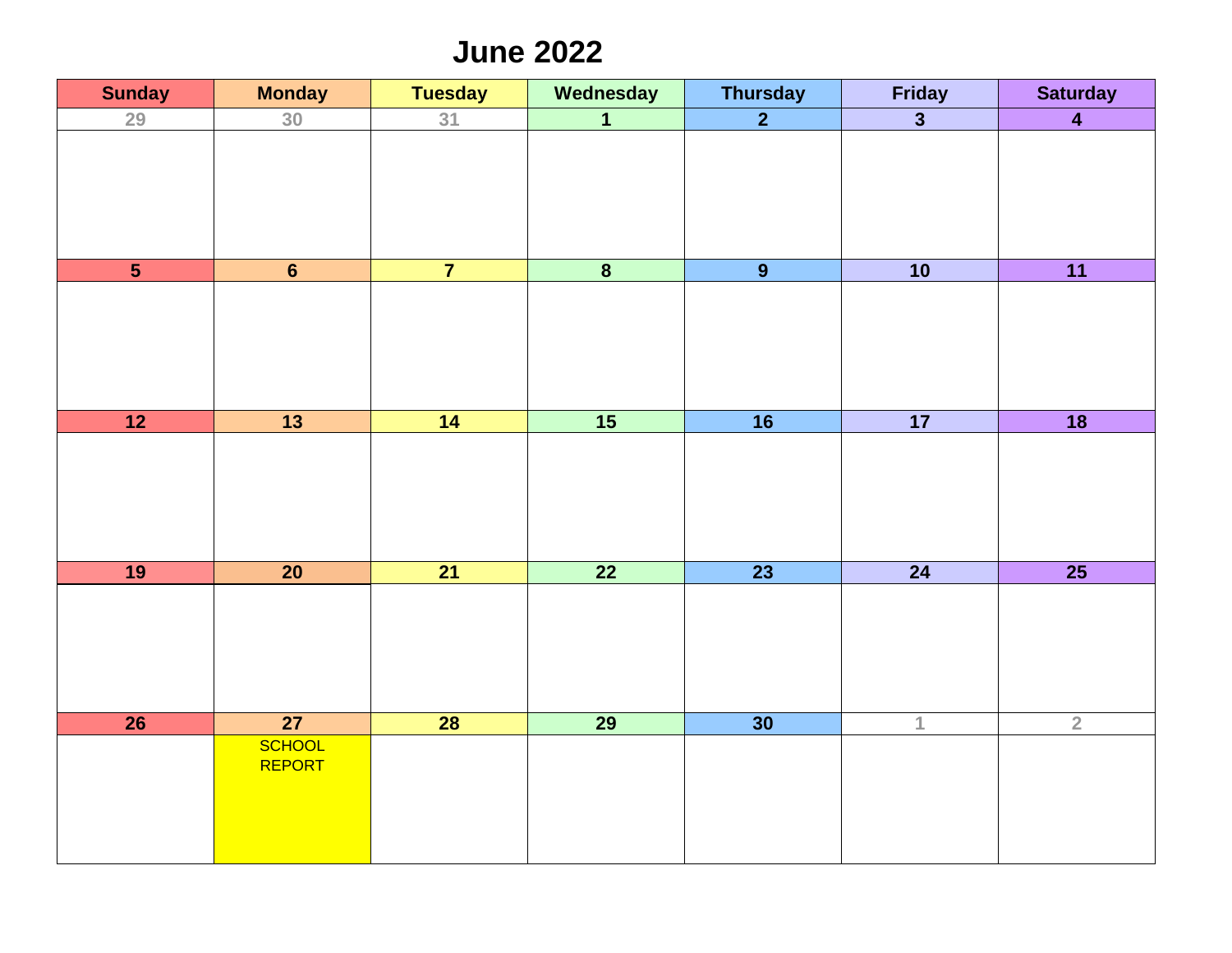## **July 2022**

| <b>Sunday</b>           | <b>Monday</b>           | <b>Tuesday</b>          | Wednesday       | <b>Thursday</b> | <b>Friday</b>                                                       | <b>Saturday</b> |
|-------------------------|-------------------------|-------------------------|-----------------|-----------------|---------------------------------------------------------------------|-----------------|
| 26                      | 27                      | 28                      | 29              | 30              | $\mathbf 1$                                                         | $\overline{2}$  |
|                         |                         |                         |                 |                 | <b>SCHOOL RE-OPENS</b><br>AFTER<br><b>SUMMER</b><br><b>VACATION</b> |                 |
| $\overline{\mathbf{3}}$ | $\overline{\mathbf{4}}$ | $\overline{\mathbf{5}}$ | $6\overline{6}$ | $\overline{7}$  | $\overline{\mathbf{8}}$                                             | 9               |
|                         |                         |                         |                 |                 |                                                                     |                 |
| 10                      | 11                      | 12                      | $\overline{13}$ | $\overline{14}$ | $\overline{15}$                                                     | $\overline{16}$ |
|                         |                         |                         |                 |                 |                                                                     |                 |
| 17                      | $\overline{18}$         | 19                      | $\overline{20}$ | $\overline{21}$ | $\overline{22}$                                                     | $\overline{23}$ |
|                         |                         |                         |                 |                 |                                                                     |                 |
| 24                      | 25                      | $\overline{26}$         | 27              | $\overline{28}$ | $\overline{29}$                                                     | 30              |
|                         |                         |                         |                 |                 |                                                                     |                 |
| 31                      | $\mathbf 1$             | $\overline{2}$          | $\overline{3}$  | $\overline{4}$  | $\overline{5}$                                                      | 6               |
|                         |                         |                         |                 |                 |                                                                     |                 |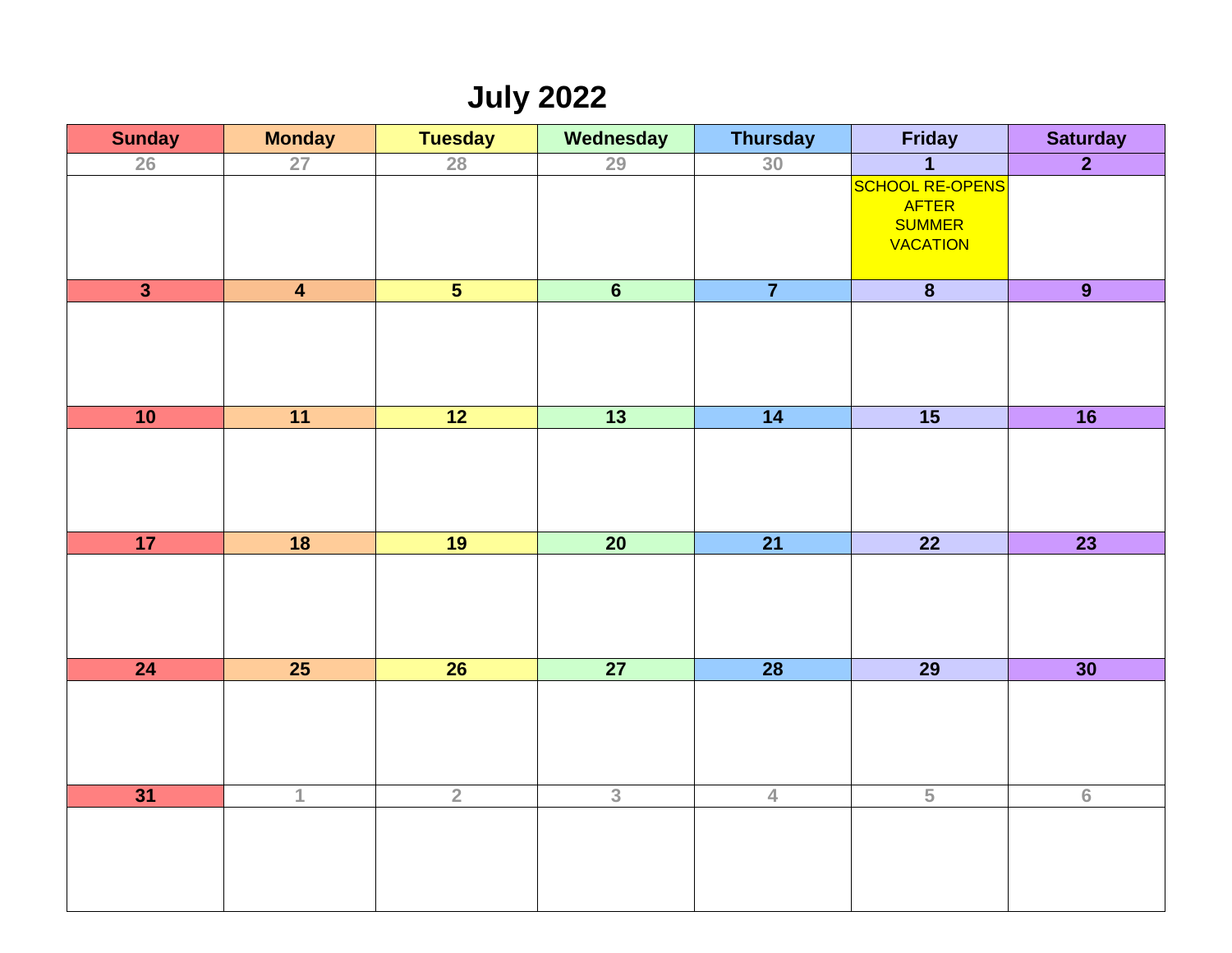# **August 2022**

| <b>Sunday</b>   | <b>Monday</b>                     | <b>Tuesday</b>               | Wednesday       | <b>Thursday</b>                              | <b>Friday</b>                   | <b>Saturday</b> |
|-----------------|-----------------------------------|------------------------------|-----------------|----------------------------------------------|---------------------------------|-----------------|
| 31              | $\overline{1}$                    | 2 <sup>1</sup>               | 3 <sup>1</sup>  | $\overline{\mathbf{4}}$                      | $5\phantom{1}$                  | 6 <sup>1</sup>  |
|                 |                                   |                              |                 |                                              |                                 |                 |
| $\overline{7}$  | $\overline{\mathbf{8}}$           | $\overline{9}$               | 10              | $\overline{11}$                              | 12                              | $\overline{13}$ |
|                 |                                   | <b>MUHARRAM</b><br>(HOLIDAY) |                 | <b>RAKSHA</b><br><b>BANDHAN</b><br>(HOLIDAY) |                                 |                 |
| 14              | 15                                | 16                           | 17              | $\overline{18}$                              | $\overline{19}$                 | $\overline{20}$ |
|                 | <b>INDEOENDENCE</b><br><b>DAY</b> |                              |                 |                                              | <b>JANMASHTAMI</b><br>(HOLIDAY) |                 |
| $\overline{21}$ | 22                                | $\overline{23}$              | 24              | $\overline{25}$                              | <b>26</b>                       | 27              |
|                 |                                   |                              |                 |                                              |                                 |                 |
| <b>28</b>       | $\overline{29}$                   | 30                           | $\overline{31}$ | $\mathbf{1}$                                 | $\overline{2}$                  | $\overline{3}$  |
|                 |                                   |                              |                 |                                              |                                 |                 |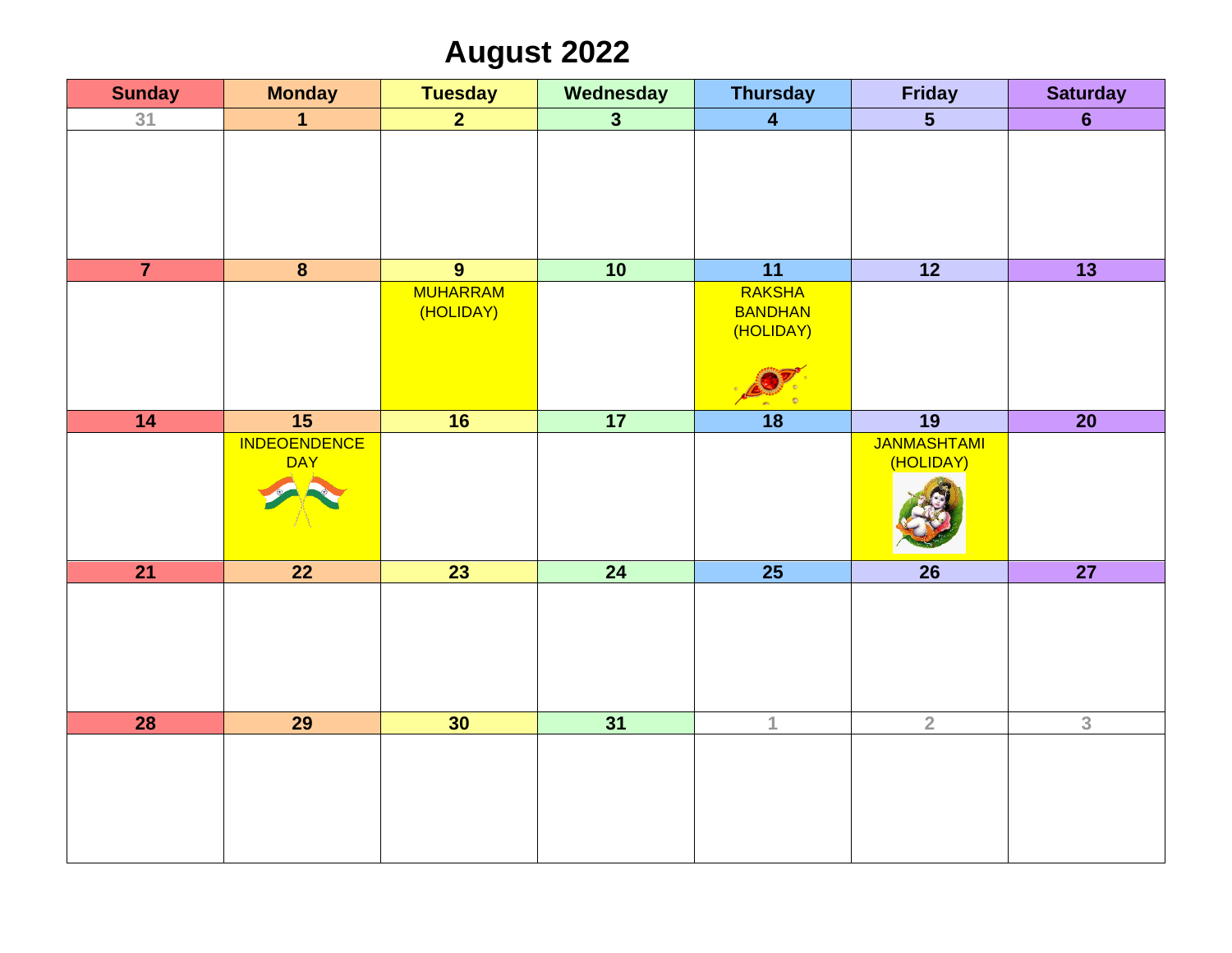# **September 2022**

| <b>Sunday</b>   | <b>Monday</b>                      | <b>Tuesday</b>  | Wednesday       | <b>Thursday</b>    | Friday          | <b>Saturday</b>         |
|-----------------|------------------------------------|-----------------|-----------------|--------------------|-----------------|-------------------------|
| 28              | 29                                 | 30              | 31              | $\overline{1}$     | $\overline{2}$  | $\overline{\mathbf{3}}$ |
|                 |                                    |                 |                 |                    |                 |                         |
|                 |                                    |                 |                 |                    |                 |                         |
|                 |                                    |                 |                 |                    |                 |                         |
| $\overline{4}$  | $\overline{5}$                     | 6               | $\overline{7}$  | $\overline{8}$     | $\overline{9}$  | 10                      |
|                 |                                    |                 |                 | ONAM               |                 |                         |
|                 |                                    |                 |                 | <b>CELEBRATION</b> |                 |                         |
|                 |                                    |                 |                 |                    |                 |                         |
|                 |                                    |                 |                 |                    |                 |                         |
|                 |                                    |                 |                 |                    |                 |                         |
| 11              | $\overline{12}$                    | 13              | 14              | 15                 | $\overline{16}$ | 17                      |
|                 |                                    |                 |                 |                    |                 |                         |
|                 |                                    |                 |                 |                    |                 |                         |
|                 |                                    |                 |                 |                    |                 |                         |
|                 |                                    |                 |                 |                    |                 |                         |
| 18              | 19                                 | $\overline{20}$ | $\overline{21}$ | $\overline{22}$    | $\overline{23}$ | $\overline{24}$         |
|                 |                                    |                 |                 |                    |                 |                         |
|                 |                                    |                 |                 |                    |                 |                         |
|                 |                                    |                 |                 |                    |                 |                         |
|                 |                                    |                 |                 |                    |                 |                         |
|                 |                                    |                 |                 |                    |                 |                         |
| $\overline{25}$ | $\overline{26}$<br><b>NAVRATRA</b> | $\overline{27}$ | $\overline{28}$ | $\overline{29}$    | 30              | $\overline{1}$          |
|                 | <b>STHAPANA</b>                    |                 |                 |                    |                 |                         |
|                 |                                    |                 |                 |                    |                 |                         |
|                 |                                    |                 |                 |                    |                 |                         |
|                 |                                    |                 |                 |                    |                 |                         |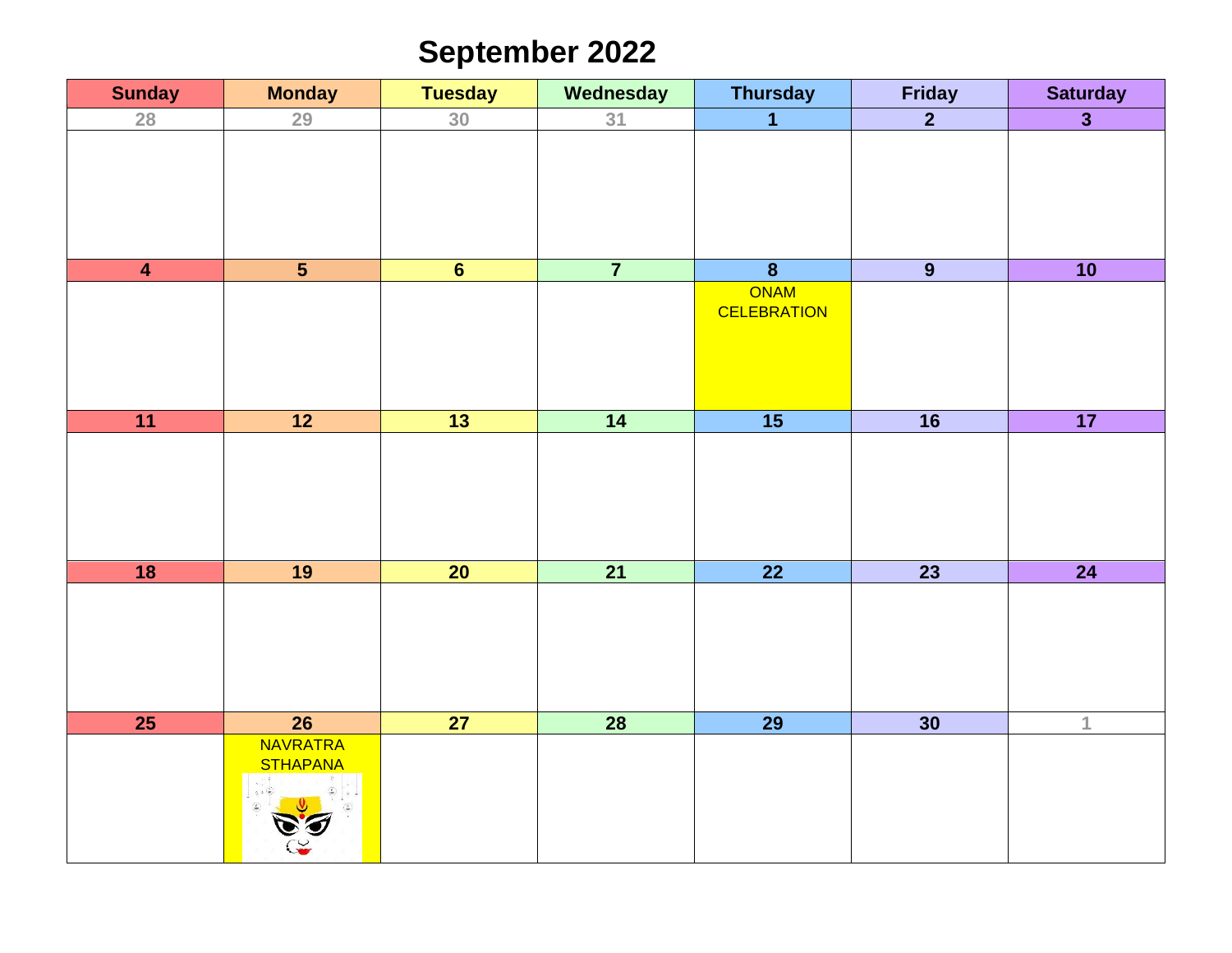### **October 2022**

| <b>Sunday</b>  | <b>Monday</b>  | <b>Tuesday</b>     | Wednesday                                | <b>Thursday</b> | <b>Friday</b>   | <b>Saturday</b>         |
|----------------|----------------|--------------------|------------------------------------------|-----------------|-----------------|-------------------------|
| 25             | 26             | 27                 | 28                                       | 29              | 30              | $\mathbf{1}$            |
|                |                |                    |                                          |                 |                 |                         |
|                |                |                    |                                          |                 |                 |                         |
|                |                |                    |                                          |                 |                 |                         |
| $\overline{2}$ | $\overline{3}$ | $\overline{4}$     | $\overline{\mathbf{5}}$                  | $\overline{6}$  | $\overline{7}$  | $\overline{\mathbf{8}}$ |
| GANDHI         | <b>DURGA</b>   | <b>DURGA</b>       | <b>DUSSEHARA</b>                         |                 |                 |                         |
| JAYANTI        | <b>ASHTAMI</b> | <b>NAVMI</b>       | $\left\langle \rightarrow \right\rangle$ |                 |                 |                         |
|                |                | <b>Happy</b>       |                                          |                 |                 |                         |
|                |                | Durga              |                                          |                 |                 |                         |
|                |                | <b>Navami</b>      |                                          |                 |                 |                         |
| 9              | 10             | $\overline{11}$    | $\overline{12}$                          | $\overline{13}$ | $\overline{14}$ | $\overline{15}$         |
|                |                |                    |                                          |                 |                 |                         |
|                |                |                    |                                          |                 |                 |                         |
|                |                |                    |                                          |                 |                 |                         |
|                |                |                    |                                          |                 |                 |                         |
| 16             | 17             | 18                 | 19                                       | $\overline{20}$ | $\overline{21}$ | $\overline{22}$         |
|                |                |                    |                                          |                 |                 |                         |
|                |                |                    |                                          |                 |                 |                         |
|                |                |                    |                                          |                 |                 |                         |
|                |                |                    |                                          |                 |                 |                         |
| 23             | 24             | $\overline{25}$    | $\overline{26}$                          | $\overline{27}$ | $\overline{28}$ | $\overline{29}$         |
|                | <b>DIWALI</b>  | <b>GOVERDHAN</b>   | <b>BHAI DUJ</b>                          |                 |                 |                         |
|                |                | <b>PUJA</b>        | Happy<br>Dhai O                          |                 |                 |                         |
|                |                |                    |                                          |                 |                 |                         |
|                |                | Happy<br>Govardhan |                                          |                 |                 |                         |
| 30             | 31             | 1                  | $\overline{2}$                           | $\overline{3}$  | $\overline{4}$  | $\overline{5}$          |
|                |                |                    |                                          |                 |                 |                         |
|                |                |                    |                                          |                 |                 |                         |
|                |                |                    |                                          |                 |                 |                         |
|                |                |                    |                                          |                 |                 |                         |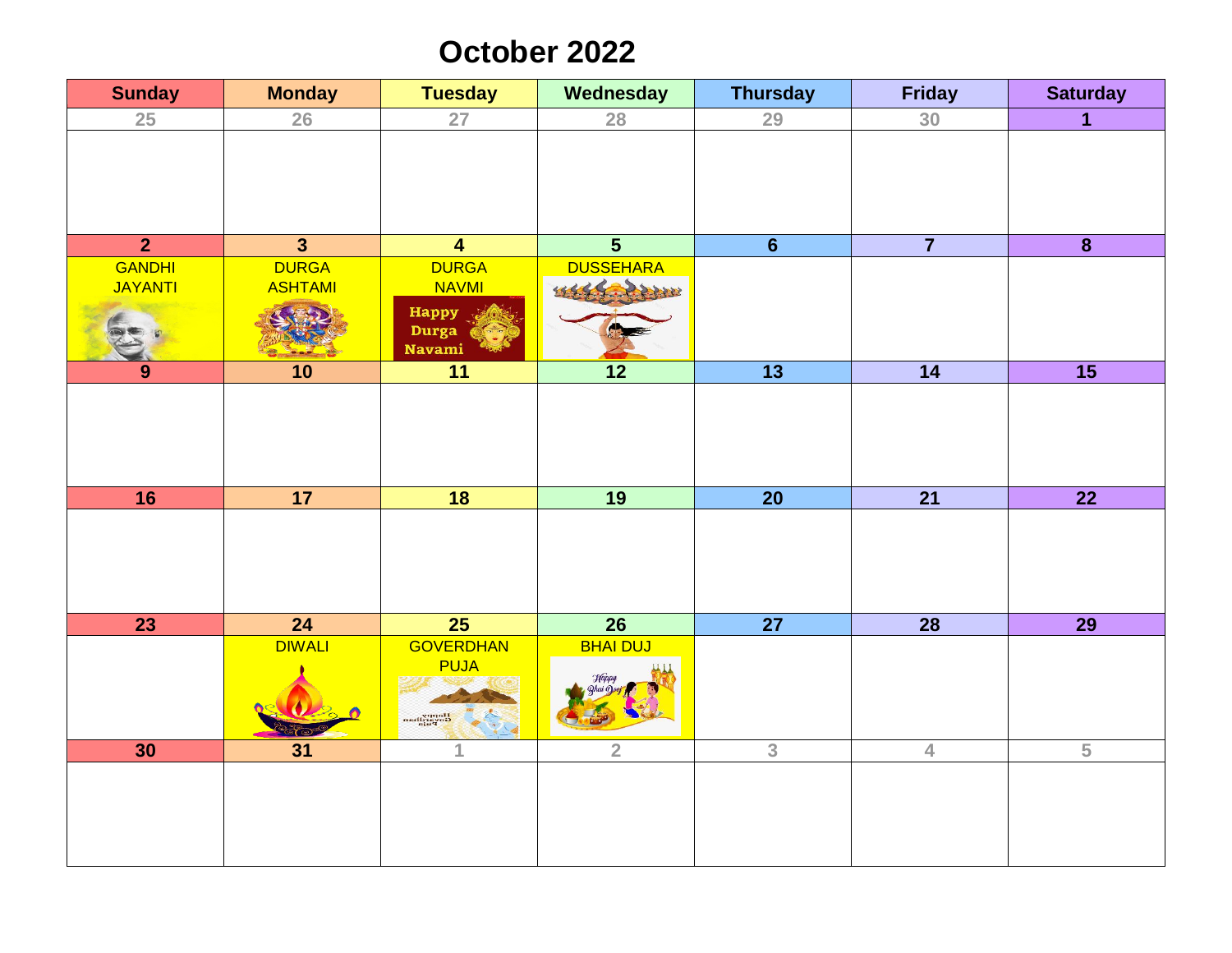#### **November 2022**

| <b>Sunday</b>   | <b>Monday</b>   | <b>Tuesday</b>              | Wednesday      | <b>Thursday</b>         | Friday          | <b>Saturday</b>                    |
|-----------------|-----------------|-----------------------------|----------------|-------------------------|-----------------|------------------------------------|
| 30              | 31              | $\overline{\mathbf{1}}$     | $\overline{2}$ | $\overline{\mathbf{3}}$ | $\overline{4}$  | $\overline{\overline{\mathbf{5}}}$ |
|                 |                 |                             |                |                         |                 |                                    |
| $\overline{6}$  | $\overline{7}$  | $\overline{\mathbf{8}}$     | $\overline{9}$ | 10                      | $\overline{11}$ | $\overline{12}$                    |
|                 |                 | <b>GURUNANAK</b><br>JAYANTI |                |                         |                 |                                    |
| $\overline{13}$ | $\overline{14}$ | 15                          | 16             | 17                      | $\overline{18}$ | 19                                 |
|                 |                 |                             |                |                         |                 |                                    |
| 20              | $\overline{21}$ | $\overline{22}$             | 23             | 24                      | $\overline{25}$ | 26                                 |
|                 |                 |                             |                |                         |                 |                                    |
| 27              | $\overline{28}$ | 29                          | 30             | $\overline{1}$          | $\overline{2}$  | $\overline{3}$                     |
|                 |                 |                             |                |                         |                 |                                    |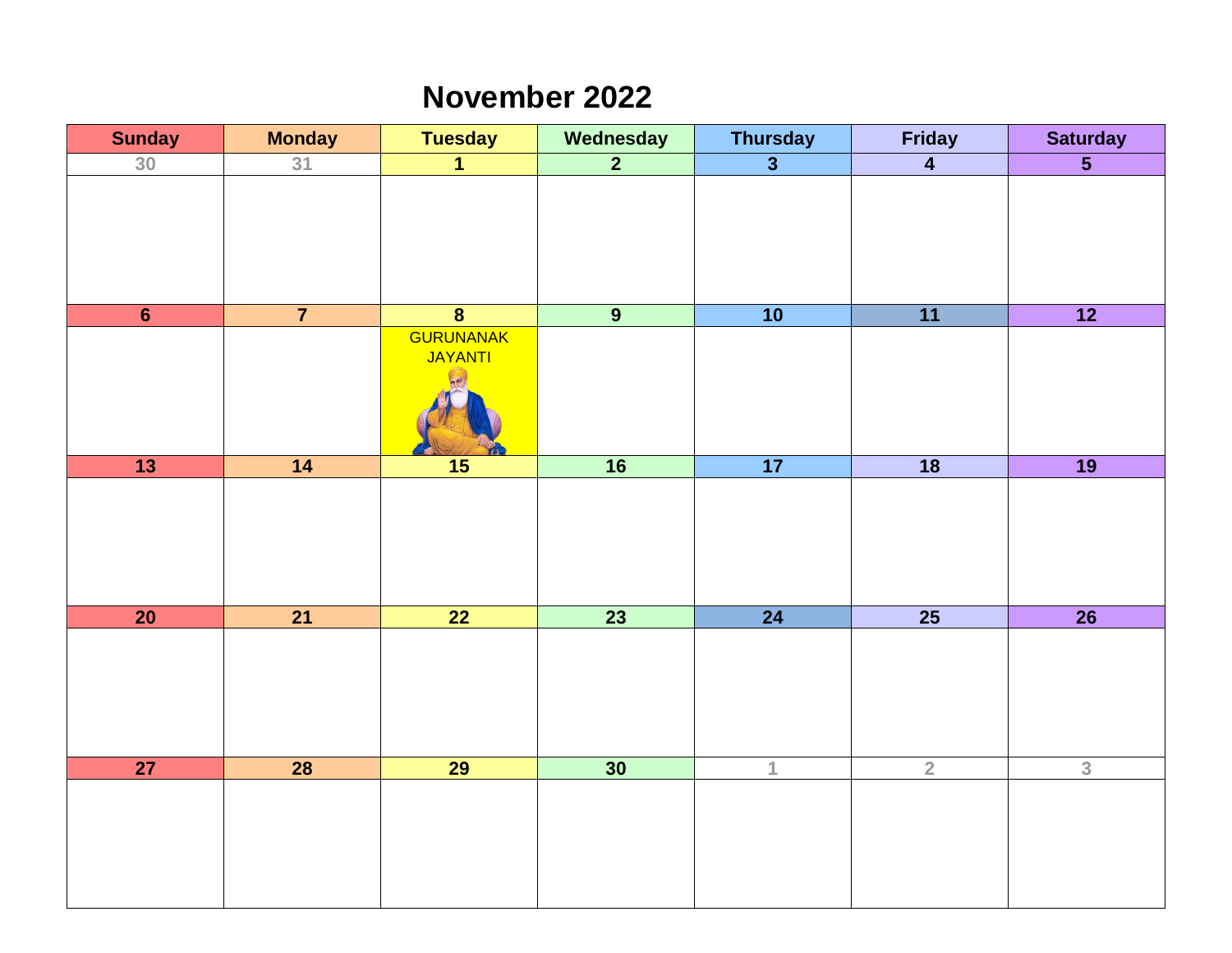#### **December 2022**

| <b>Sunday</b>                      | <b>Monday</b>           | <b>Tuesday</b>  | Wednesday       | <b>Thursday</b>         | <b>Friday</b>   | <b>Saturday</b>                        |
|------------------------------------|-------------------------|-----------------|-----------------|-------------------------|-----------------|----------------------------------------|
| 27                                 | 28                      | 29              | 30              | $\overline{1}$          | $\overline{2}$  | $\overline{\mathbf{3}}$                |
|                                    |                         |                 |                 |                         |                 |                                        |
| $\overline{\mathbf{4}}$            | $\overline{\mathbf{5}}$ | $6\phantom{1}$  | $\overline{7}$  | $\overline{\mathbf{8}}$ | $\overline{9}$  | 10                                     |
|                                    |                         |                 |                 |                         |                 |                                        |
| 11                                 | $\overline{12}$         | $\overline{13}$ | $\overline{14}$ | $\overline{15}$         | $\overline{16}$ | 17                                     |
|                                    |                         |                 |                 |                         |                 |                                        |
| 18                                 | 19                      | $\overline{20}$ | $\overline{21}$ | $\overline{22}$         | $\overline{23}$ | $\overline{24}$                        |
|                                    |                         |                 |                 |                         |                 | <b>CHRISTMAS</b><br><b>CELEBRATION</b> |
| $\overline{25}$                    | $\overline{26}$         | $\overline{27}$ | $\overline{28}$ | $\overline{29}$         | 30              | $\overline{31}$                        |
| <b>CHRISTMAS</b><br><b>HOLIDAY</b> |                         |                 |                 |                         |                 |                                        |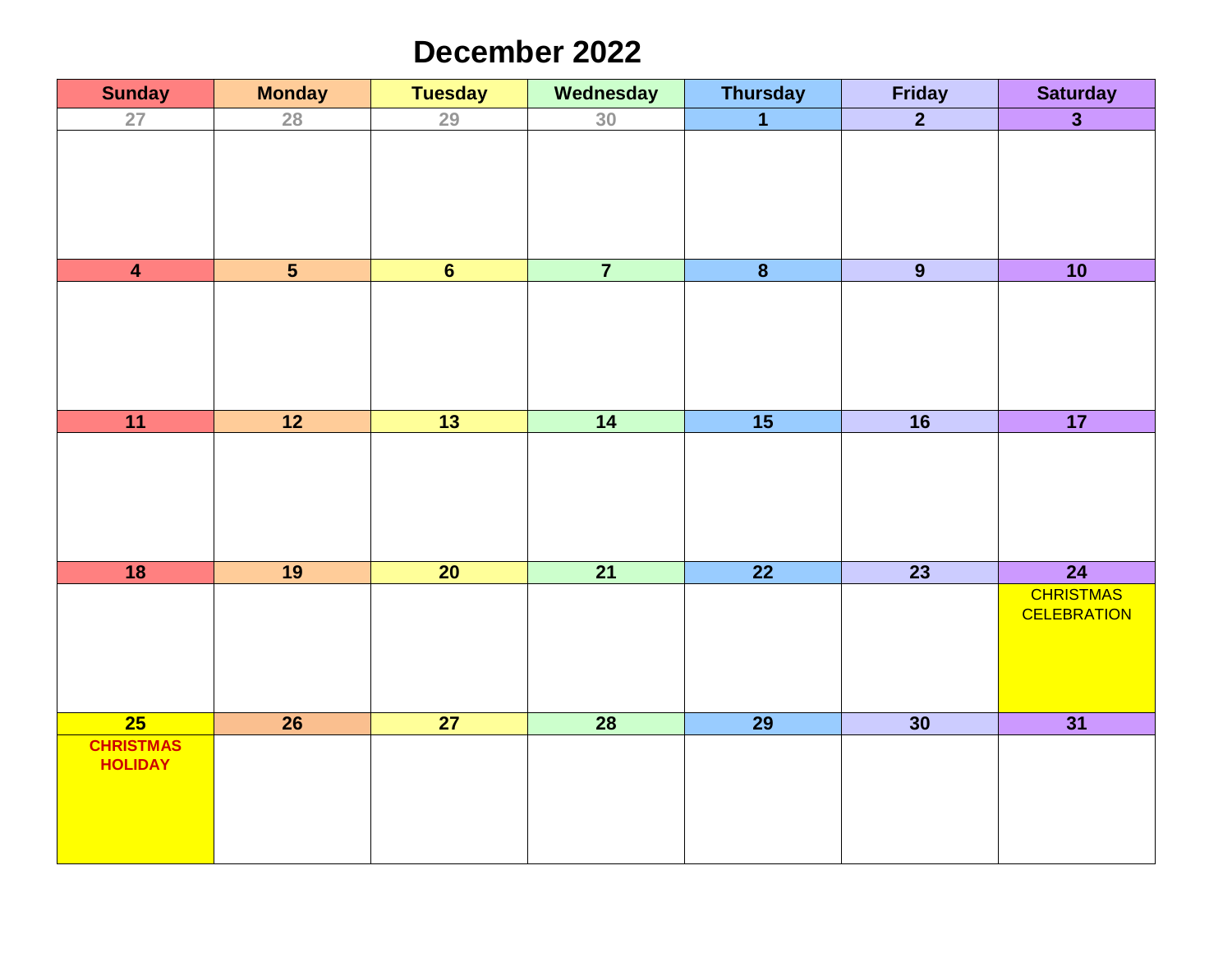# **January 2023**

| <b>Sunday</b>         | <b>Monday</b>                                           | <b>Tuesday</b>          | Wednesday                        | <b>Thursday</b>                    | <b>Friday</b>            | <b>Saturday</b>                   |
|-----------------------|---------------------------------------------------------|-------------------------|----------------------------------|------------------------------------|--------------------------|-----------------------------------|
| 1                     | $\overline{2}$                                          | $\overline{\mathbf{3}}$ | $\overline{4}$                   | $\overline{\overline{\mathbf{5}}}$ | $6\phantom{1}$           | $\overline{7}$                    |
| <b>New Year's Day</b> |                                                         |                         |                                  |                                    |                          |                                   |
| $\boldsymbol{8}$      | 9 <sup>°</sup>                                          | 10                      | 11                               | 12                                 | $\overline{\mathbf{13}}$ | 14                                |
|                       |                                                         |                         |                                  |                                    |                          | LOHARI & MAKAR<br><b>SAKRANTI</b> |
| 15                    | 16                                                      | 17                      | 18                               | 19                                 | $\overline{20}$          | $\overline{21}$                   |
|                       |                                                         |                         |                                  |                                    |                          |                                   |
| $\overline{22}$       | $\overline{23}$                                         | 24                      | $\overline{25}$                  | $\overline{26}$                    | $\overline{27}$          | $\overline{28}$                   |
|                       | <b>SUBHASH</b><br><b>CHANDRA BOSE</b><br><b>JAYANTI</b> |                         | <b>BASANT</b><br><b>PANCHAMI</b> | REPUBLIC<br><b>DAY</b>             |                          |                                   |
| $\overline{29}$       | 30                                                      | 31                      | $\mathbf{1}$                     | $\overline{2}$                     | $\overline{3}$           | $\overline{4}$                    |
|                       |                                                         |                         |                                  |                                    |                          |                                   |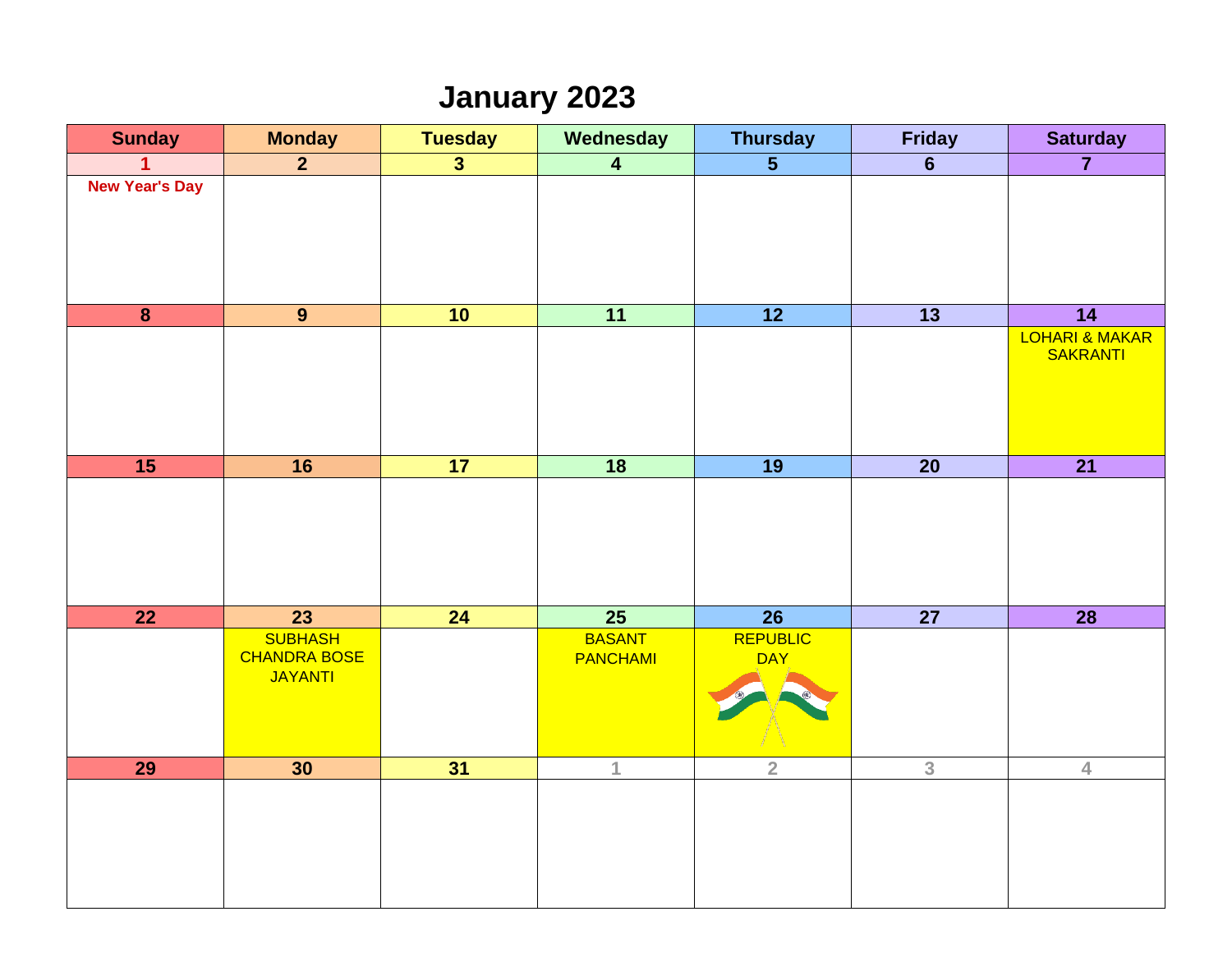## **February 2023**

| <b>Sunday</b>           | <b>Monday</b>   | <b>Tuesday</b>  | Wednesday               | <b>Thursday</b> | Friday                  | <b>Saturday</b>      |
|-------------------------|-----------------|-----------------|-------------------------|-----------------|-------------------------|----------------------|
| 29                      | 30              | 31              | $\overline{1}$          | $\overline{2}$  | $\overline{\mathbf{3}}$ | $\overline{4}$       |
|                         |                 |                 |                         |                 |                         |                      |
| $\overline{\mathbf{5}}$ | 6               | $\overline{7}$  | $\overline{\mathbf{8}}$ | $\overline{9}$  | 10                      | 11                   |
|                         |                 |                 |                         |                 |                         |                      |
| 12                      | $\overline{13}$ | $\overline{14}$ | 15                      | 16              | 17                      | 18                   |
|                         |                 |                 |                         |                 |                         | <b>MAHASHIVRATRI</b> |
| 19                      | $\overline{20}$ | $\overline{21}$ | $\overline{22}$         | $\overline{23}$ | 24                      | $\overline{25}$      |
|                         |                 |                 |                         |                 |                         |                      |
| 26                      | $\overline{27}$ | $\overline{28}$ | $\mathbf{1}$            | $\overline{2}$  | $\overline{3}$          | $\overline{4}$       |
|                         |                 |                 |                         |                 |                         |                      |